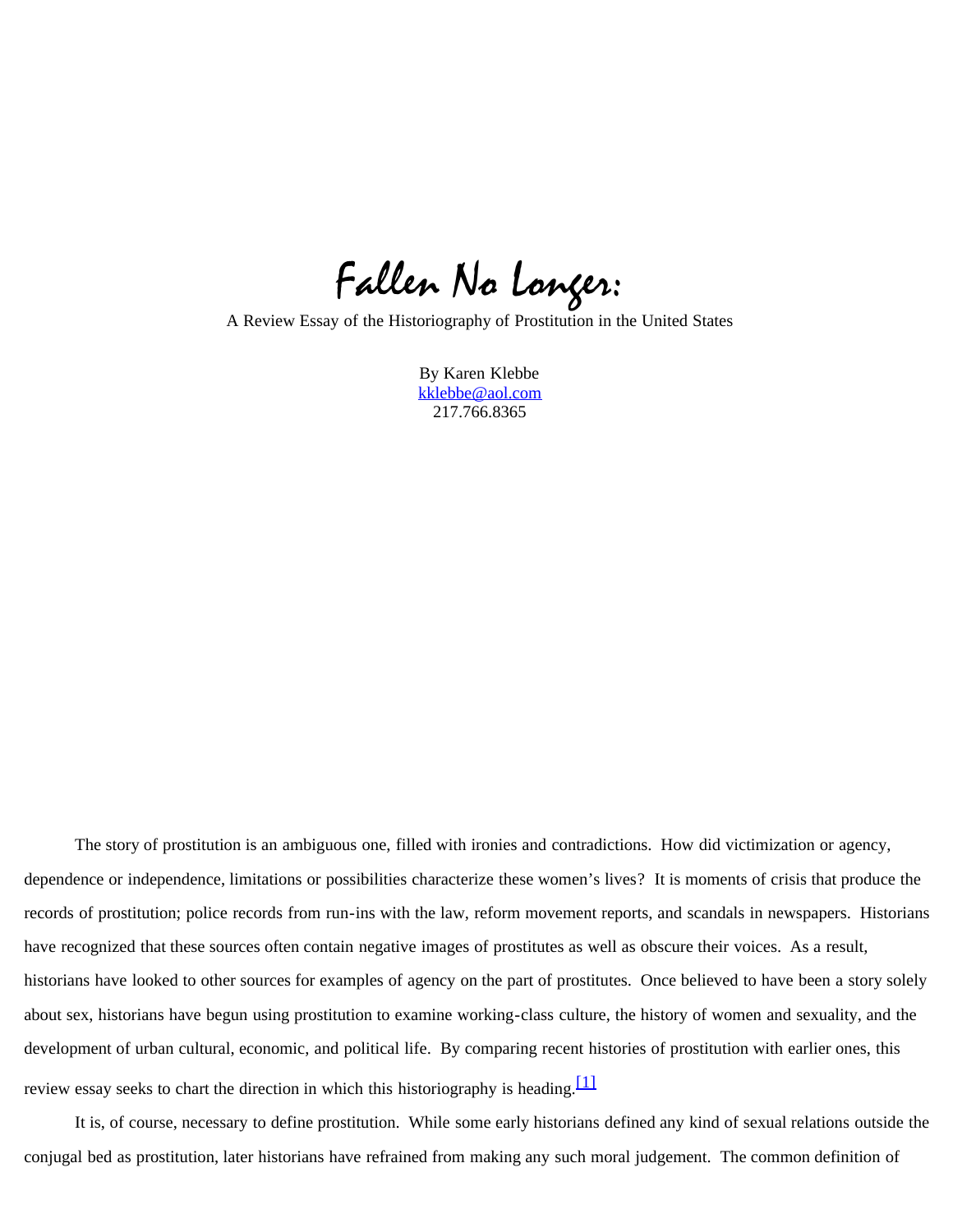prostitute is one who habitually or sporadically has sexual relations for money. This definition does not include men or women engaged in "treating," the granting of sexual favors (not always intercourse) in return for such "treats" as dinners, entertainment, or items for personal adornment. Occasionally, such practices have been referred to as "amateur" prostitution and believed to be preferable to men, as it was cheaper than visiting a professional prostitute and believed to put one at less of a risk for disease.

 Except in rare instances, the prostitute is assumed to be female. This is perhaps due to the covert and clandestine nature of male prostitution. George Ryley Scott, in his *History of Prostitution* (1936), claimed male prostitution to be as old as the female branch, just practiced more surreptitiously. Perhaps the attention given to female prostitution has overshadowed it. In *City of Eros: New York City, Prostitution, and the Commercialization of Sex, 1790-1920* (1992), historian Timothy Gilfoyle presents the conviction of Peter Sewally as an example of male prostitution. Arrested in New York in 1836, the black Sewally was charged with grand larceny. It was neither his crime nor his race that drew the attention of the authorities, but the feminine attire he was wearing at the time. He adopted the alias of Mary Jones and lived in a Greene Street brothel, where he claimed to perform domestic tasks as well as greeting male patrons. Gilfoyle asserts that Sewally's employment in the brothel most likely involved more than domestic tasks and greeting, revealing that certain forms of male prostitution were tolerated and even linked to the brothel subculture. Gilfoyle also offers as evidence the prosecution of brothels by several New York district attorneys for "harboring" young boys, presumably to prostitute them to male clients. The lack of attention historians give to male prostitution may be due to little information. Most historians of prostitution rely substantially on court records for information, as it is usually only when a prostitute was arrested that any evidence of her existence was produced. With the examination of nineteenth-century court records involving sodomy charges, some historians have concluded that homosexuality was not perceived as a threat to the family in the same manner as female prostitution. Homosexuality, as we define it today, was not perceived as sexuality, identity, or a social problem in the nineteenth-century. This could account for the lesser interest in male prostitution.

 Though professed to be the "world's oldest profession," prostitution was not always an urgent social problem. In the early colonial period, the shortage of women and the desperate need for domestic labor guaranteed most women economic security as well as the protection of family and community. That the colonies were largely rural and agrarian also stymied the growth of a professional class of prostitutes. Religious leaders were more concerned with adultery and fornication outside of marriage than the exchange of sex for money. As Ruth Rosen, in *The Lost Sisterhood: Prostitution in America, 1900-1918* (1982), suggests, prostitution was a temporary state of sin, a personal vice, rather than an occupation or status.

 This began to change with the industrialization and urbanization of America in the 1820s, starting in New England and the Mid-Atlantic States. The majority of early factory workers were young and unmarried females relocated from rural settings. In addition to being difficult, early factory work was low paying, often below starvation wages for women. Some young women resorted to prostitution in order to supplement their meager wages. In the growing metropolitan areas, there was a large unmarried and transient male population. Here the prostitute also found a large class of customers in newly arrived immigrants, as shown in Vern Bullough and Bonnie Bullough's *Women and Prostitution: A Social History* (1987*)*. As more women poured into urban areas, the economy of industrialization did not expand fast enough to provide them with stable high paying work. The few occupations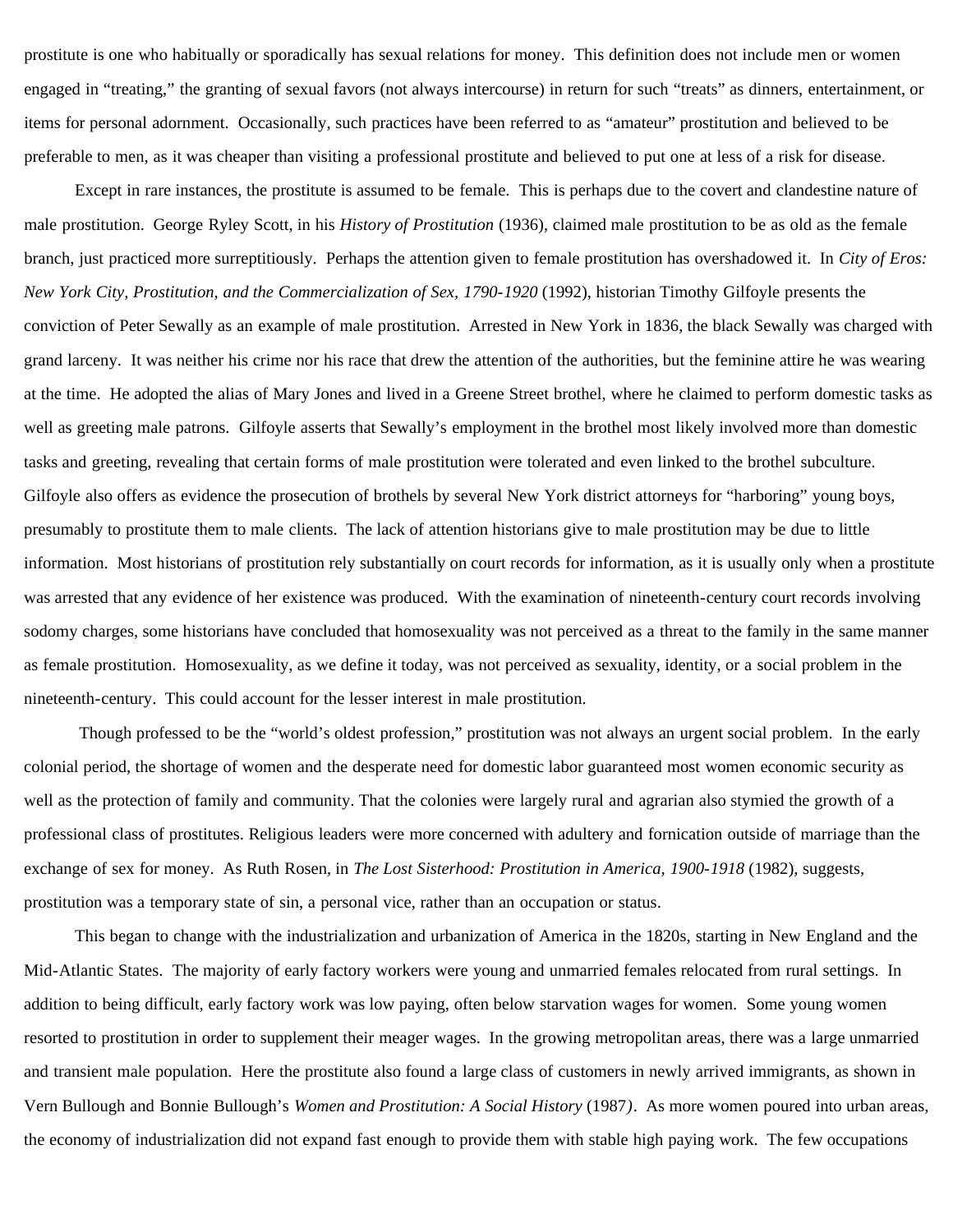open to women became oversaturated, consistently keeping the wages low. Nickie Roberts in her work, *Whores in History* (1992), shows how these economic conditions were the basis of an unprecedented boom in prostitution in the nineteenth-century.

 It was this boom in prostitution that caused Dr. William Sanger to survey 2,000 prostitutes in 1855 (see his *History of Prostitution*, rev. ed., 1919). Sanger was the resident physician of the penitentiary hospital on Blackwell's Island in New York City, where patients were sentenced from the Court of Sessions or committed to the workhouse by police for vagrancy, drunkenness, or disorderly conduct. Not only did Sanger study prostitution all over the world from antiquity to the modern day, he questioned 2,000 New York female prostitutes on everything from their age, residency, and previous occupations to their marital status, number of children, and drinking habits. He classified the different kinds of prostitutes (mistress, brothel worker, women who worked out of a saloon or dance hall, and streetwalker) as well as the sites of prostitution, namely the parlor house, the brothel, the house of assignation, saloons, and the street. His general profile of a New York City prostitute is thus: young, foreign-born, unmarried, born one child, and from a poor working class family which had experienced some sort of economic/emotional trauma prior to her entrance to prostitution. Sanger also believed the prostitute spent on average only four years in the profession before succumbing to occupational hazards (alcoholism, syphilis) which resulted in her premature death. Marilynn Wood Hill, in *Their Sisters' Keepers: Prostitution in New York City, 1830-1870* (1993), argues that Sanger interpreted his results within a Victorian moralistic and middle class framework with certain biases against the culture of immigrants and the poor. Sanger's finding that 62% of the prostitutes interviewed were foreign born did not necessarily correlate to the general population of prostitutes. He did not take into account the fact the pool of prostitutes from which he was extracting his information were all convicted, and discounted the possibility of foreign women being targeted more by police than their native counterparts. As Hill notes, immigrant women, often poor and less valued than native-born women, may have had trouble finding well paying jobs and resorted to prostitution more often than American-born women.

 When asked, "What was the cause of your becoming a prostitute?" over half the women surveyed replied *inclination* or *destitution*. By *inclination*, Sanger interpreted it to mean a voluntary resort in order to gratify the sexual passions and that these passions could only be awakened by some outside influence, be it the companionship of a prostitute or a member of the opposite sex. In a time when virtuous women were without passion or sexual desire, to concede sexual desire to prostitutes, Sanger implicitly labels them "deviant," placing them in the category of "the other." This plays into the representation of the prostitute as either the victim of seduction/abandonment, though only approximately 15% of those surveyed claimed this, or depraved. Yet Sanger does little analysis with the answer of *destitution*, other than acknowledge that working women's wages were so low as to necessitate supplementing.

 Bullough and Bullough suggest that Sanger was using his study to bring about the regulation of prostitution in the United States with the purpose of preventing venereal disease. As Sanger notes,

> But if history proves that prostitution can not be suppressed, it also demonstrates that it can be regulated, and directed into channels where its most injurious results can be encountered, and its dangerous tendencies either entirely arrested or materially weakened.<sup>[\[2\]](#page-8-1)</sup>

<span id="page-2-0"></span>Proposing the surveillance of registered prostitutes by a medical bureau to be established within the police department,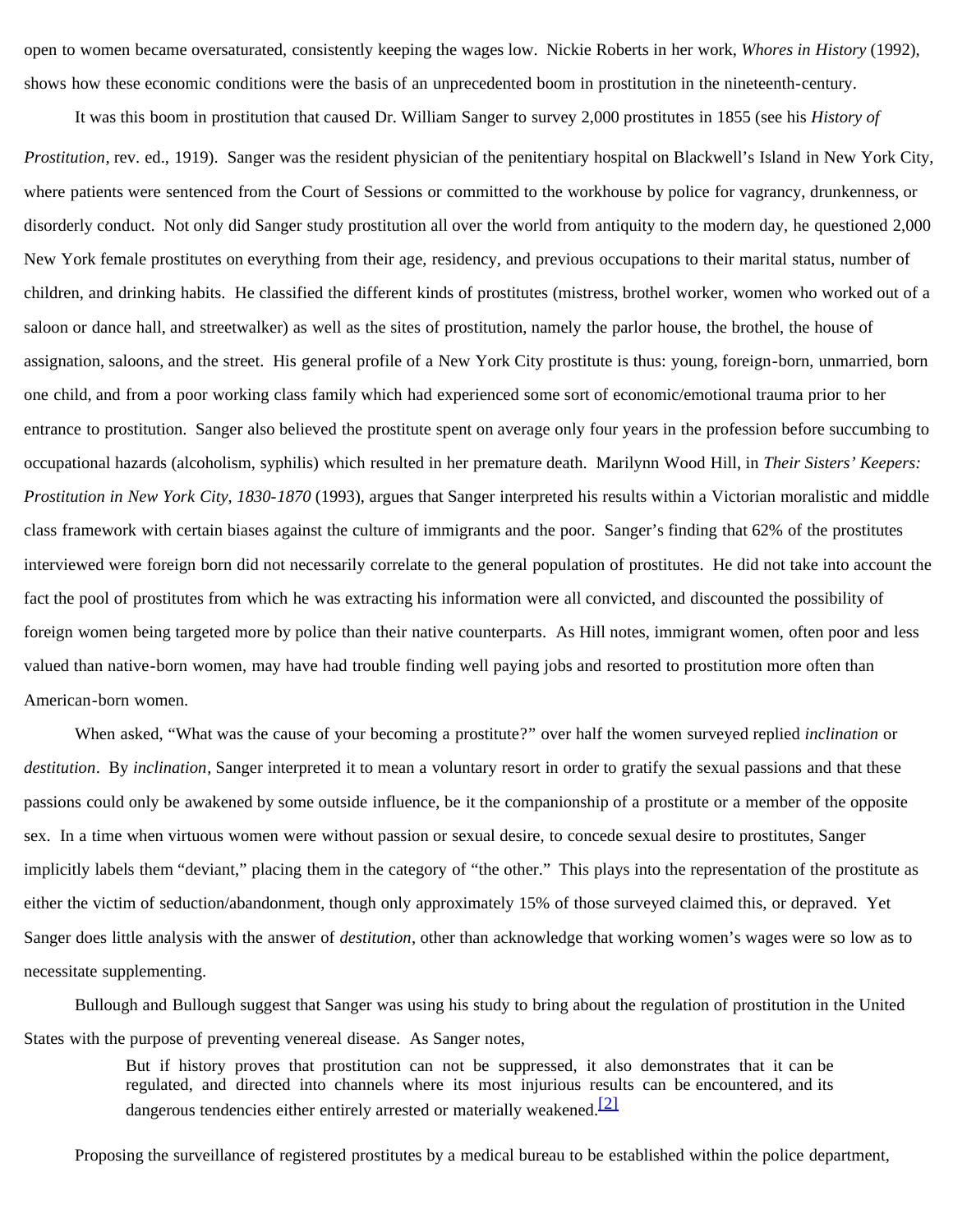prostitution's most injurious results (i.e. syphilis) would be contained and prevented from contaminating innocent wives and children of men who consort with prostitutes. Sanger continues,

> If (a physician) were to pronounce a girl infected, the world has no security that she will not continue her avocation; in order to remove all doubt upon this question she should be instantly removed to an institution where she can not possibly propagate the malady. This must be done under conjoint medical and police authority.<sup>[\[3\]](#page-8-2)</sup>

<span id="page-3-0"></span>Sanger advocates the incarceration of prostitutes (presumably against their will) in order to prevent the spread of disease to "innocents." He claims that forcing a diseased woman to treatment in no way interferes with her personal liberty, comparing venereal disease to the spread of smallpox or yellow fever. The diseased prostitute's freedom endangers every member of the community and is therefore a matter of public health.

 Attempts at regulation failed, primarily due to the opposition of newly organized women's groups that claimed licensing was useless, as only a small percentage of prostitutes registered and men were not inspected. With the advent of the Progressive Era, the hey day of prostitution came to an end. Rosen notes that while Victorians considered prostitution to be a "necessary evil" that protected middle class women from the passions of men, and the prostitute to be a protector of domesticity, later prostitution became "the social evil," a moral problem on a national level. While the social purity reforms resulted in the closing down of redlight districts in most American cities, prostitution did not disappear. It became more clandestine and went underground, taking the new forms of massage parlors and call girls. The control of prostitution shifted from the madams of the brothels and the prostitute herself to pimps and crime syndicates. In essence, the power and control of prostitution shifted to men.

Almost seventy-five years after Sanger's study the call for legalization and regulation of prostitution was still being heard. Another doctor, William J. Robinson, demanded that prostitution be declared legal, as it will always exist since it satisfies a definite and important biological need (see his *The Oldest Profession in the World*, 1929). Robinson cites five major reasons women become prostitutes (in order of importance): they are strongly sexed women, unable to find a husband/lover, homosexuals, poor/desirous of luxury, and/or have impotent husbands. With the recognition of active female sexuality during this time period, it is of little wonder Robinson, a sexologist, placed the female sex drive as the number one reason women went into prostitution. In fact, the female sex drive played a role in four out of the five reasons given. While not denying economic causes exist in the choice of prostitution for most women, Robinson cautions potential exaggeration of these causes. It is a love for luxury, desire for ease, and freedom from the shop, factory, or domestic service that inspires women to prostitution and not on-the-brink-of-starvation poverty. Robinson even becomes comical; suggesting it is women's love of clothes (a "fact") that cause even married women to enter into prostitution. The reasons men patronize prostitutes is just as comedic and almost three times as long, from man being naturally polygamous, to the ill-health of one's wife, to sexual perversions. Robinson views the prostitute as providing a vital civic function. The prostitute makes monogamous marriage bearable for men, in that the variety she brings may inspire desire for one's wife. The prostitute also make marriage bearable for the wife in that she protects the wife from her husband's excessive virility and its potential violence should he not acquire satisfactory relief. For these and other reasons, prostitution should be made legal, judged as an occupation of public utility, and come under sanitary, not police, control.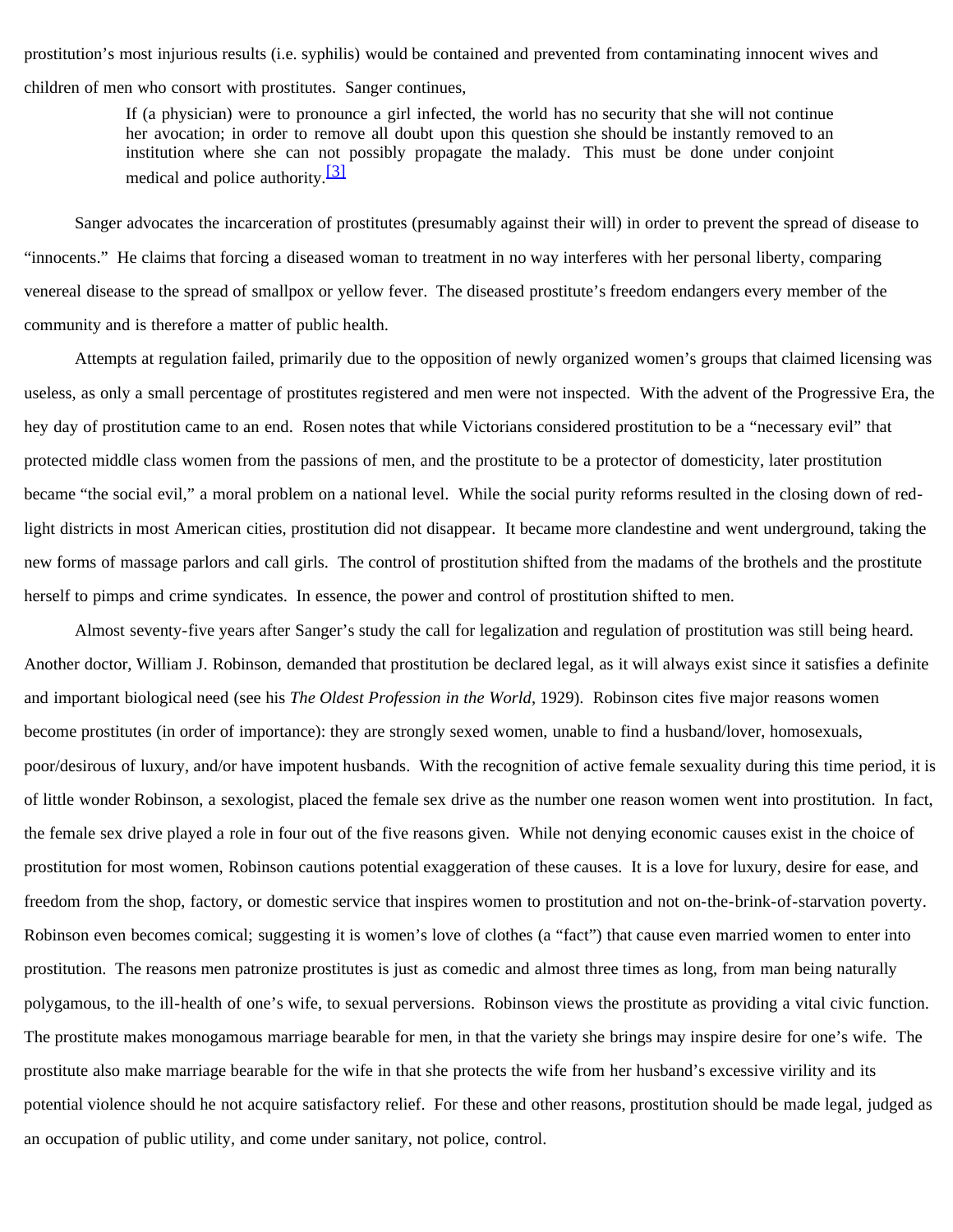George Ryley Scott continued on in this vein with his work, *A History of Prostitution from Antiquity to the Present Day*. Arguing that the true cause of prostitution is the biological and physiological urge of virile men to have intercourse with a female, Scott finds men to be essentially polygamous. This results in the majority of men using prostitutes since few can afford multiple wives. What is interesting about Scott's view of prostitution is that he unabashedly places the blame for prostitution on men, finding it

> Strange that…students of the subject should present as the major cause of prostitution the economic need of woman…The need for woman to earn a living outside orthodox respectable forms of labour, and of marriage, does not mean, as is so often submitted, that prostitution must exist. The real cause is the sexual appetite of man. This appetite creates the demand for fornication outside the married state; and the fact that man is willing to pay for the means of satisfying his sexual requirements bring into being the professional prostitute.  $[4]$

<span id="page-4-0"></span>This is a view little explored by other early historians of prostitution.

Scott believed that women entered into prostitution not out of an inability to find work, but because of a dissatisfaction with their station in life, prostitution could provide them with the funds to rise above their station. Scott attributes the decline of professional prostitution to the increased promiscuity found within the respectable (read middle) classes and the practice of "treating." Scott does not predict that prostitution will die out; quite the opposite, it will forever exist in one form or another as long as men are willing to pay for their sexual satisfaction.

The benchmark of recent scholarship on prostitution is Judith Walkowitz's *Prostitution and Victorian Society* (1980), a study of the Contagious Disease Acts enacted in England in the 1860s. While a study in class and gender in mid-Victorian Britain, the controversy of the acts themselves generated massive documentation about the lives and actions of actors, such as prostitutes, largely missing from the larger historical narrative. Walkowitz opposes the portrayal of prostitutes as silent victims of social injustices and male oppression and instead claims them as important historical actors. Working-class women, Walkowitz finds, looked at prostitution as the best in a series of unattractive alternatives. These women were not without agency; they negotiated prices, exploited customers while being exploited, often controlled their own labor, and lived together as a distinct female subgroup within their own working class communities.

From examining the registered prostitutes in Plymouth and Southampton, Walkowitz draws the conclusion that, since most women were in their early twenties, their experience of having previously been employed is likely, as is some kind of noncommercial sexual activity. The women also appeared to have left prostitution by their mid twenties, having only stayed in the profession for a few short years. Walkowitz finds this transition consistent with their working class counterparts as a time when most settled into a domestic situation with a man. It appears that as long as prostitution was a temporary period in a woman's life, she was not forever stigmatized nor limited in her future choices. This finding is very different from Sanger, the nineteenth-century observer, and his belief that all prostitutes lived no more than four years after entering the profession (although one could see the two analyzing the same set of facts—a transitory community—and arriving at different conclusions/explanations). The workingclass fluid view of marriage and sexuality supported the community tolerance of prostitution. Many women lived out of wedlock with men, were married and deserted or practiced self-divorce. Prostitutes were also tolerated in the working class community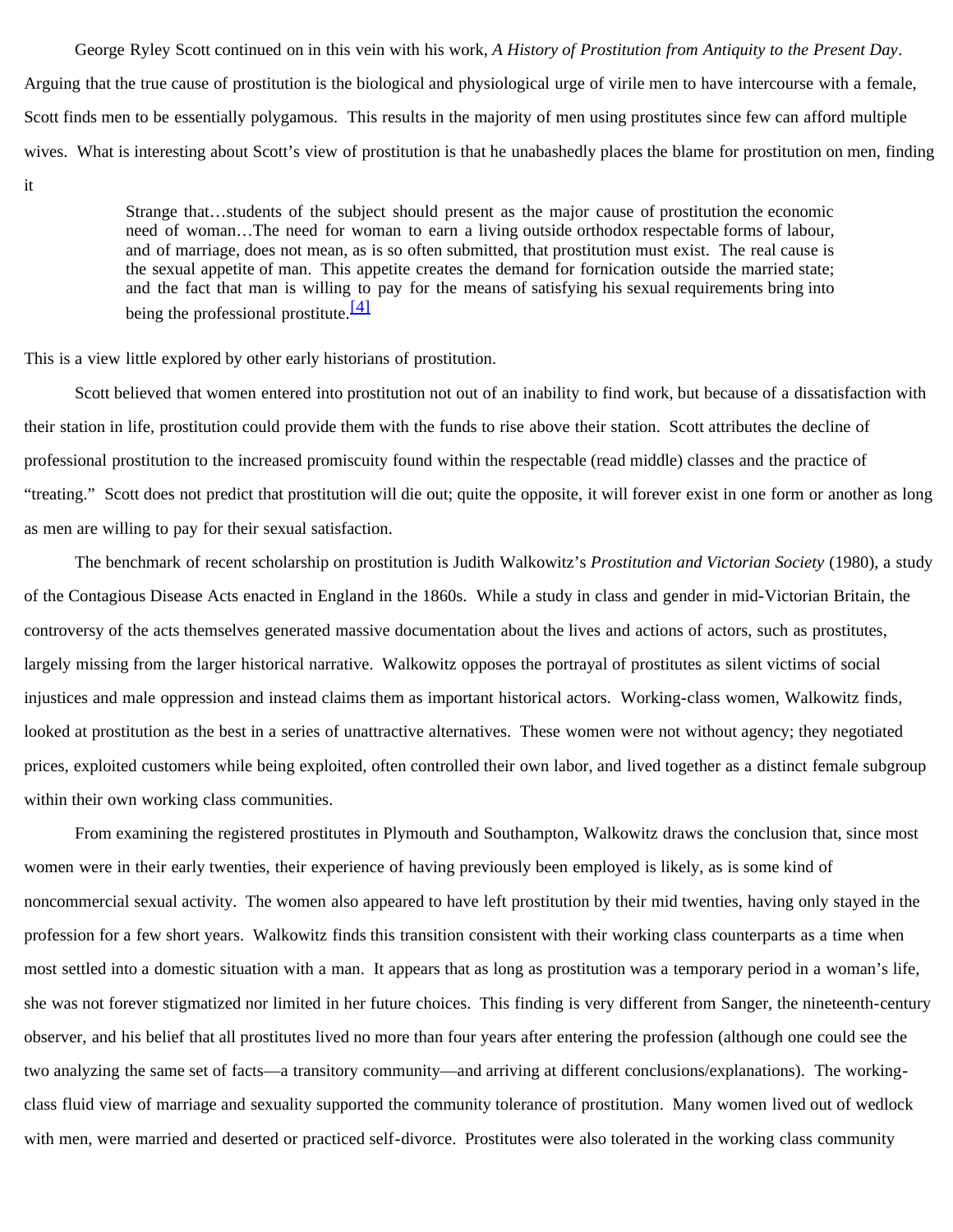because of the financial contribution these women made to their communities through exorbitant rents, dressmakers, hairdressers, washerwomen, and the like.

Another incredibly influential work is Rosen's *The Lost Sisterhood*. Rosen's work examines the growth of urban prostitution, the reactions of a reform-obsessed society, and the progressive era legislation that resulted from this obsession. Like Walkowitz, Rosen believes focusing on a traditionally marginalized group brings the societal structure and cultural values of a society to light. The periodically uneasy truce between prostitution and society in the nineteenth-century ended as a result of forces that were transforming the societal order: urbanization, second wave immigration and industrialization, black migration to the northern cities, challenges to Victorian morality, and changes in family and class structure. The prostitute became a powerful symbol for these little understood socioeconomic issues. She explores the reformers' massive publicizing of white slavery, and shows it to be more hysteria among the middle-class than a reality. Rosen concludes that white slavery stories were an acceptable form of pornographic entertainment as well as overshadowing the true social and economic reasons women ventured into prostitution. Rosen, like Walkowitz, argues that women entered into prostitution because they profited from prostitution, occasionally even achieving upward mobility. Prostitution was a microcosm of the greater society. Few reformers made the connection and viewed the subculture as the greatest social evil in America, a very top-down perspective. From the bottom up, however, prostitution offered an ugly and often times brutal, but nonetheless viable method of achieving the socially acceptable goal of material wealth in a society that became increasingly based on consumer culture.

Compared to Walkowitz and Rosen's groundbreaking work, Anne Butler almost takes a step backwards with her study of prostitution in the American West, *Daughters of Joy, Sisters of Misery* (1985). While Butler agrees that prostitution was a form of employment and prostitutes were not helpless victims, she does not completely accept prostitution as a deliberate career decision as do Walkowitz and Rosen. The post-Civil War frontier, with its overwhelmingly male population, created an atmosphere where prostitution could and did flourish in an open manner. Many women faced a particularly dismal economic situation as frontier work was mostly closed to them, there was a shortage of work, paltry wages, and inflated prices. According to Butler, these are the causes of frontier prostitution. The realistic economic gains of prostitution were marginal, as most of their clientele were fellow workers with little money. Poverty continually kept prostitutes at the margins.

Butler also wishes to challenge the notion that the frontier welcomed prostitution in its infancy, only to reject prostitution as frontier society grew and became more stable. Her proof of this later rejection is the establishment of red-light districts in western cities and towns, which segregated prostitutes from the rest of society. Yet the evidence may suggest the opposite; that is the segregation of prostitution could be the acknowledgement of its place in society. This is an argument Butler does not explore.

Prostitutes attempted to find security and stability in permanent relationships just like other women during the nineteenthcentury. Marriage and family life did not mandate retirement from the profession. Butler claims that the types of men prostitutes married, frequently saloon owners or pimps, brought violence and chaos to their lives, as it was expected that the women would continue to supplement the family income after marriage. Surprisingly, Butler herself imposes Victorian middle-class values on her subjects. She assumes that the women would have preferred to have ceased working and been in the home. Nor does she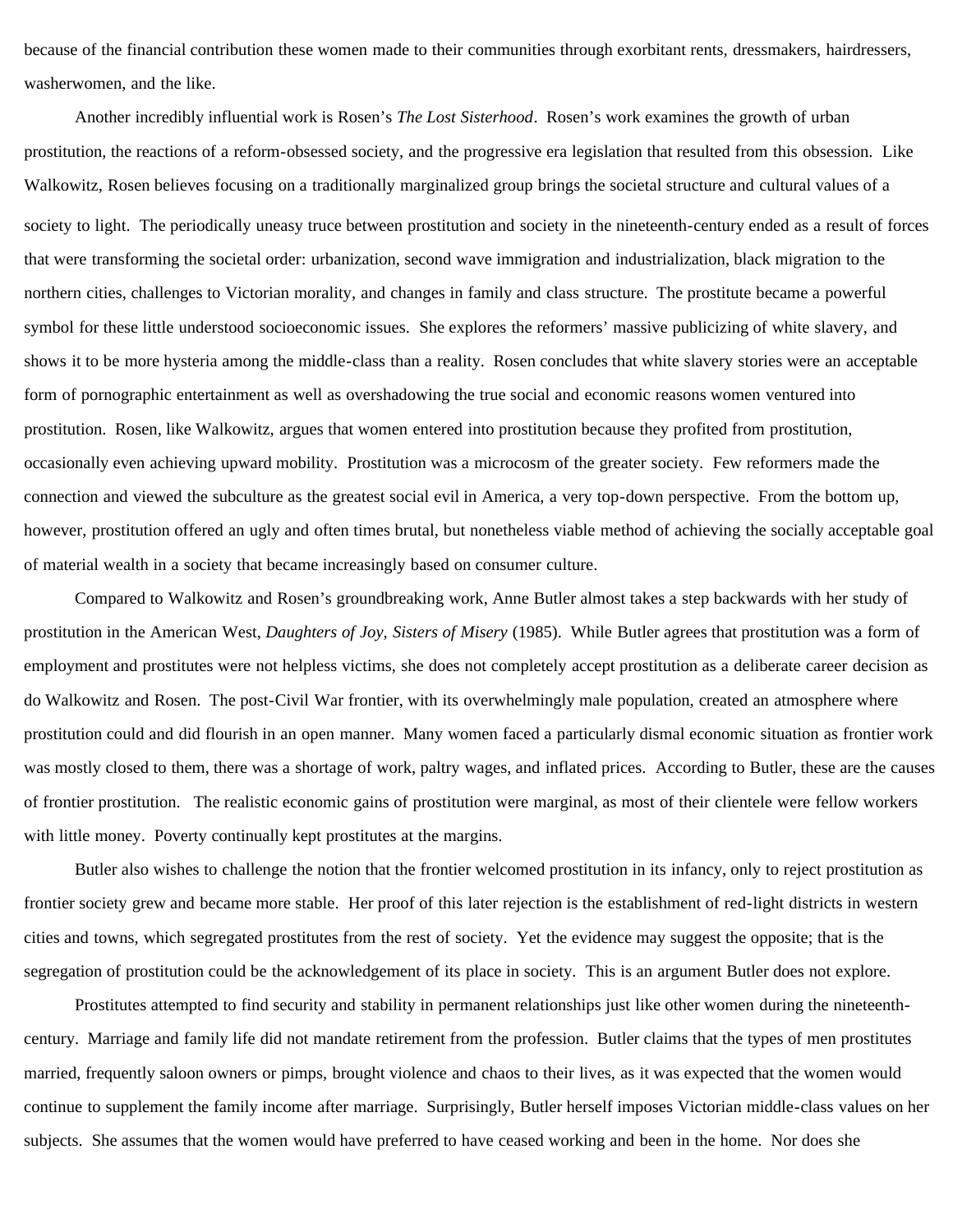acknowledge that prostitutes may not have regarded their sexual services or the disorderliness of their lives as particularly unusual or

undesirable. Prostitutes are poor mothers, she writes, since,

Prostitution hardly encouraged the most admirable traits of motherhood. Only the strongest personality could have worked as a prostitute and still risen above the corruption, dissipation, and poverty of the profession to rear children in a balanced, stable home atmosphere. This did not happen, for prostitutes had neither the energy nor skills to overcome the social and economic stagnation that encompassed them and their children…the relationships that prostitutes maintained with their children, like those with their husbands, soured and warped all the participants.<sup>[\[5\]](#page-8-4)</sup>

<span id="page-6-0"></span>There are no footnotes given for this kind of claim. She continually emphasizes scandalous stories of prostitutes' alcoholism, fights with each other, and suicides as other examples of their "wretchedness." By focusing on these particular aspects of the women's lives, Butler fails to acknowledge the social context in which these women lived. In her attempt to demystify the image of the glamorous prostitute of the west with a heart of gold, she instead presents a pitiful victim who lacks the agency to change her "degraded" position.

*The Magdalenes: Prostitution in the 19th Century* (1990), Linda Mahood's look at Victorian Scottish prostitution through the medical profession, organized philanthropy, and the local state, has undoubtedly been influenced by Walkowitz and Rosen's previous work. With the founding of Magdalene asylums and the lock hospital (the Glasgow system) in response to the Contagious Disease Acts of the 1860s in Great Britain transformed the structure of prostitution. The term prostitute appears continuously throughout the book in quotations as recognition of the fact it is a label dispensed by middle class observers and not an objective form of human behavior. Mahood's study emphasizes women's possibility of agency by concentrating on the form of resistance or acceptance of the moral code offered by the asylums and lock hospitals.

Though not written by an academic historian, *Whores in History* bears mention, if for no other reason other than it was written by a former sex worker, Nickie Roberts. Roberts traces prostitution and women's role in society from the Stone Age to our present day, using the word whore throughout, in an effort to reclaim it and defuse it of its pejorative overtones. While producing no new scholarship herself, Roberts freely admits to resting on the work of Walkowitz and Rosen, among others. She does do an excellent job of illustrating how the state itself pimps off the prostitute by creating a multitude of state employees- vice-squad cops, lawyers and judges, social workers, prison wardens and guards. Roberts puts prostitution on the feminist agenda by arguing that the whore stigma is the original tool of the patriarchy to oppress women, divide them from each other, and subordinate them to men. She writes,

> Uncomfortable as it may be for some feminists, though, it is implicit in the demand that women have control over their own bodies that they also have the right to sell their sexual services, if they wish to. There is no way that this can continue to be left off the feminist agenda; for what feminists and gays have been saying for twenty years now is that *no one should have the right to legislate over the consensual sexual choices of other*. [\[6\]](#page-8-5)

<span id="page-6-1"></span>More than an economic choice, Roberts argues that prostitution is about retaining control over one's sexuality.

*City of Eros* (1992) and *Their Sister's Keepers* (1993), written by Timothy Gilfoyle and Marilynn Wood Hill respectively, both cover nineteenth-century prostitution in New York City. Through analysis of real estate patterns of prostitution, the rise of an urban sporting male culture, and institutions of public leisure and commercial exchange, Gilfoyle identifies a three-part evolution of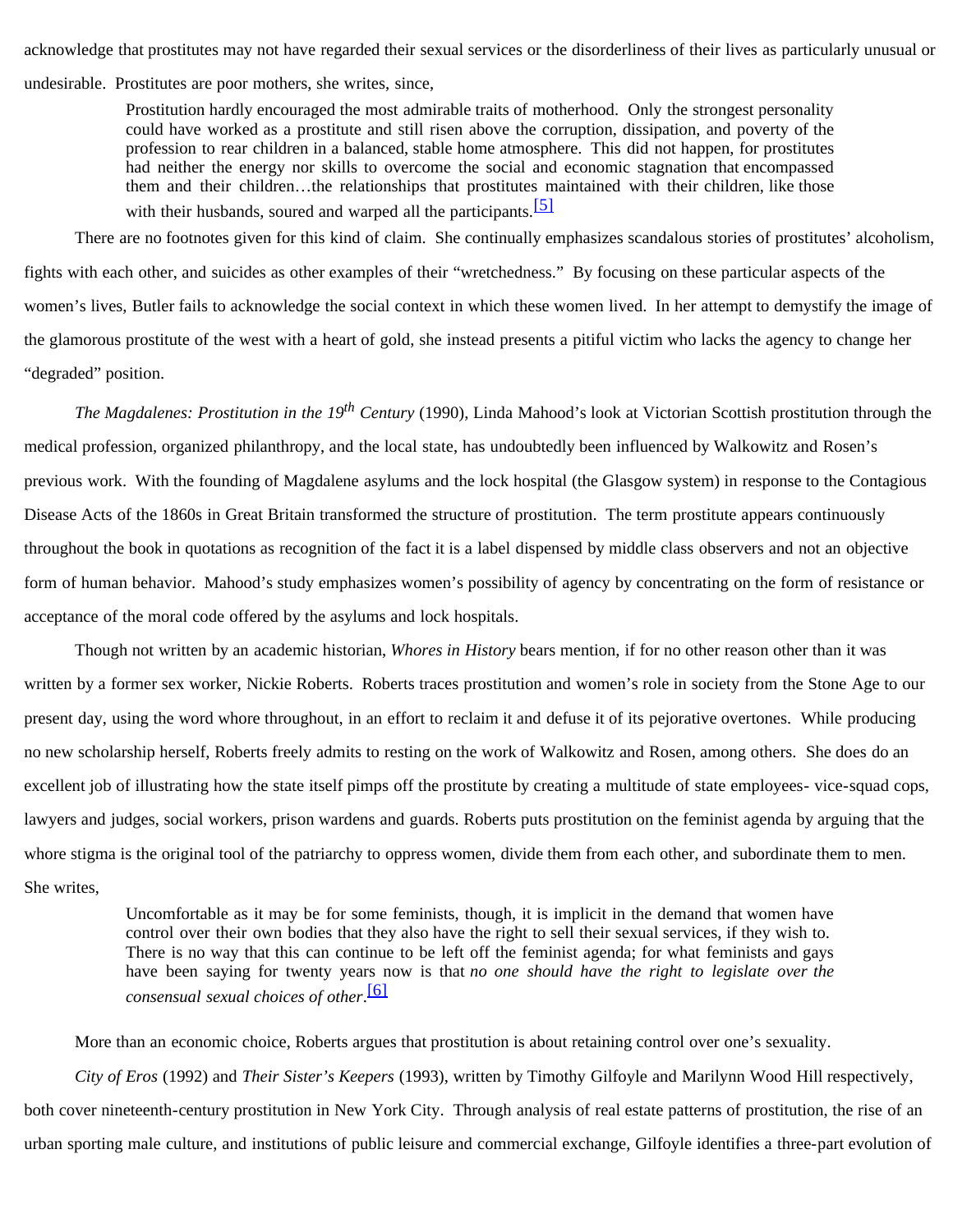sex, from the sacred to the secular phenomenon, and back to the sacred. Gilfoyle also produces a historical cartography of New York's commercial sex in the nineteenth-century by charting the changing geography of brothels. As a symbol of social degeneration for some and a public and popular activity for many, prostitution was highly ambiguous. It was not just sex for hire, according to Gilfoyle, but hotly contested cultural terrain. A certain paradox, prostitution represented the height of exploitation for women, yet rarely did other forms of labor offer such big financial gains. For men, it was a time of easy sexual exploration and freedom, but one that was inevitably linked to the limits of one's financial resources. Gilfoyle ends by noting that the brothel declined due to a number of forces. The increase in "treating" and premarital sex made prostitution less necessary or attractive to single men. It was also cheaper. Further, as women made gains in the service sector and white collar jobs, their wages and working conditions increased, making prostitution less an economic necessity.

In *Their Sisters' Keepers*, Marilynn Wood Hill argues that the positive appeal and rewards of prostitution drew a variety of women into the profession. Whether as a temporary measure or long-term commitment, the financial rewards of prostitution were significant. However, Hill claims that beyond the reasonably comfortable standard of living, for many, the control of one's own labor, and the support networks of other prostitutes and brothel madams offered significant, albeit less tangible, rewards. Hill uses numerous and varied sources for information, including census data, police and court documents, tax and property records, brothel directories, as well as the reports of reform organizations. Despite the litany of sources, it is Hill's use of the personal letters of Helen Jewett, a popular prostitute in New York City during the 1830s, that is the most convincing of her argument that prostitutes enjoyed a broad range of positive human relationships. Jewett's correspondence with friends and co-workers show these women supporting one another by sharing homes, leisure activities, visiting, money lending, and nursing in times of ill-health. Her correspondence with her customers is marked with affection rather than oppression. The letters appear more like those between lovers and not a prostitute and her customer. With examples of court cases, Hill, like Gilfoyle, demonstrates how prostitutes asserted their rights as citizens by suing customers, landlords, even each other. Hill focuses on brothel prostitutes, though this is most likely due to the sources available. Brothel prostitutes were more likely than streetwalkers to show up in censuses, tax records, and court cases. Hill urges the need to view prostitutes as people involved in the fullest range of human relationships, plagued by problems but given opportunities as well related to their profession and their gender.

While there is a good deal of work produced about nineteenth-century prostitution, the field is by no means satiated. There are few, if any, works solely devoted to the minority prostitute or the streetwalker. Much of this lack of scholarship is due to a deficiency in sources about these women, but there the challenge lies. These women certainly existed; the trick is to find them. Nor has prostitution, after the progressive era, been much addressed *by historians*. Using prostitution to look at the cultural, political, and economic life of the mid-to late-twentieth-century will be the next phase of scholarship in its history.

Regarded by early nineteenth-century reformers as depraved women with character defects, historians increasingly see prostitutes not as "fallen" women. By focusing on the every-day lives of prostitutes and the social and economic forces affecting their behavior, recent studies retrieve prostitution from the culture of depravity and crime. Believed to be a "necessary evil" by the Victorians, a "social evil" by the Progressives of the early twentieth-century, prostitution is today viewed by historians as a choice